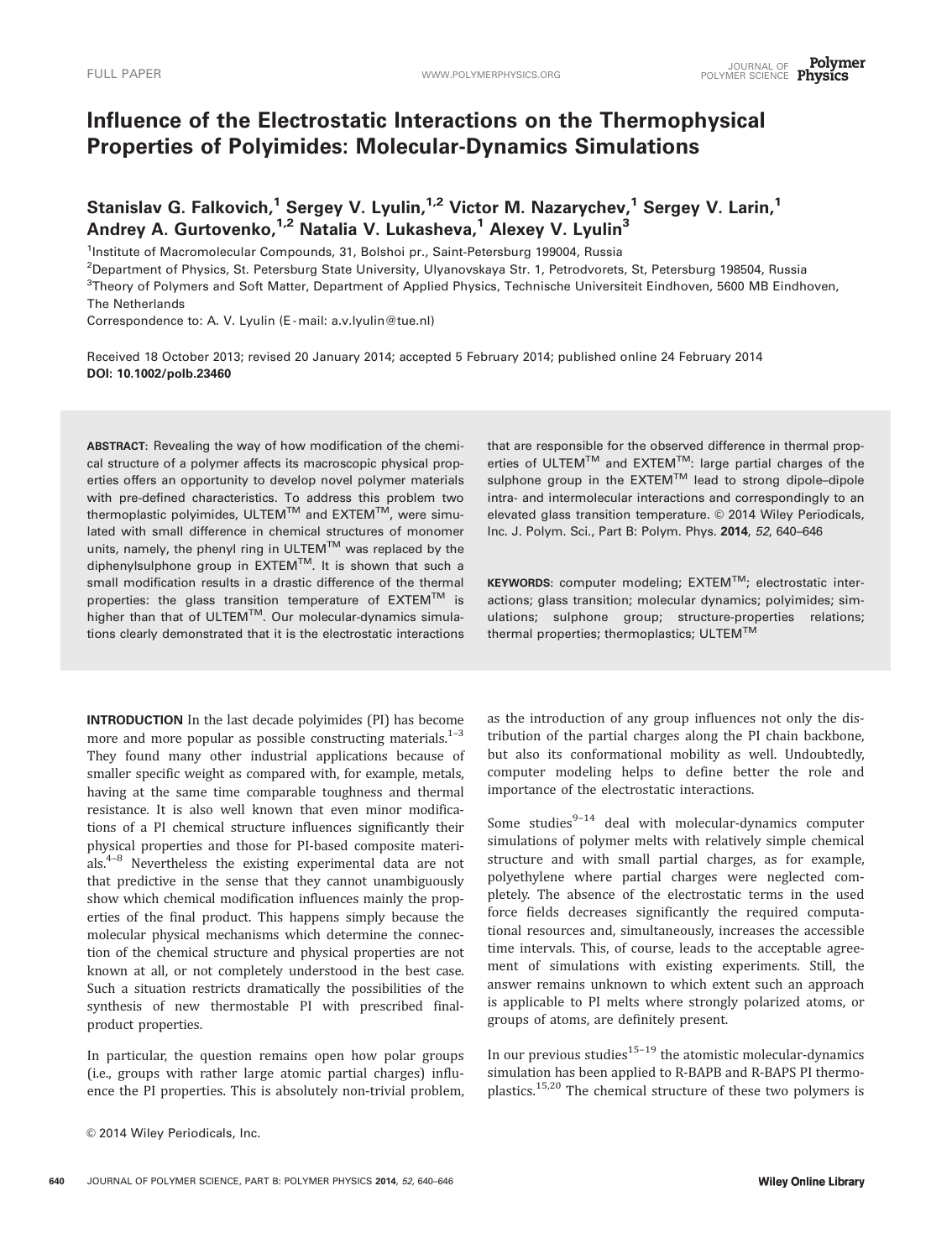rather similar. The only difference is the presence of the polar sulphone  $SO<sub>2</sub>$  group in the dianhydride part of R-BAPS. The presence of this sulphone group leads to the pronounced difference in the glass transition temperatures  $(T_g)$  for two polymers, for R-BAPS being 13 K higher as compared with R-BAPB. Our recent computer-simulation results<sup>19</sup> confirm qualitatively this experimental fact. Still, such a difference of only 13 K lies at the upper precision limits of computer simulations,  $19$ and the question whether the different thermophysical properties of PI R-BAPB and R-BAPS could be explained by different electrostatic interactions or not, remains open.

In the present study the computational investigation has been carried out for two industrial thermoplastics, namely ULTEM<sup>TM</sup> and EXTEM<sup>TM</sup> of SABIC Innovative Plastics.<sup>21-25</sup> The monomer units of these polymers contain the same dianhydride fragments but differ in diamine fragments (Fig. 1). The phenyl ring in the meta position for ULTEM<sup>TM</sup> monomer has been replaced by the diphenylsulphone group in EXTEM<sup>TM</sup>. Such a difference of diamine parts leads to the noticeable difference of the final thermophysical properties of these two polymers, in a very close analogy to R-BAPB and R-BAPS PI discussed above. The largest difference is observed for  $T_{\rm g}$  values of these PI. For a popular ULTEM<sup>TM</sup> 1000 product in ULTEM<sup>TM</sup> series the value of  $T_g$  is 490 K,<sup>26</sup> for EXTEM $^{TM}$  series the  $T_g$  is higher, and is equal to 520 K for EXTEM<sup>TM</sup> VH1003<sup>27</sup> and 540 K for EXTEM<sup>TM</sup> XH1005.<sup>28</sup> Again, we conclude that the PI with strongly polarized sulphone group has higher (by 30–50 K)  $T_g$ .

Computer-simulation methods can be easily implemented for different polymer (in particular, PI) models, with and without partial charges, and undoubtedly can clarify the importance of the electrostatic interactions. In light of the present discussion the agreement between simulations and experiments (i.e., in reproducing the difference between the  $T_g$  for two PI) could be better for PI with electrostatic interactions, only if these electrostatic interactions would be responsible for the observed difference in thermophysical properties. If not, the accounting of electrostatics would not influence the computer simulation results; the values of the  $T_g$  simulated with and without electrostatic interactions would be very close to each other, for each PI. If so, the experimentally observed difference in  $T_g$  should be explained by some other possible physical mechanism, such as chain flexibility or excluded-volume interactions.



FIGURE 1 The chemical structures of the repeat units of  $ULTEM<sup>TM</sup>$  and  $EXTEM<sup>TM</sup>$  PI simulated in the present study.



The rest of this article is organized as follows. The model and the simulation method are described in the section Model and Simulation Method. The details of the equilibration procedure are presented in the section Results and Discussion. The temperature dependence of density for two bulk PI, ULTEM<sup>TM</sup> and EXTEM<sup>TM</sup>, is discussed in the section Results and Discussion in the temperature range from 290 to 600 K. It is shown that the values of the simulated  $T_g$  contradict the experimental data. The  $T_g$ 's calculated from the densities simulated in a broader temperature range, from 290 to 700 K are presented in the section Results and Discussion. The larger temperature range helps to reproduce qualitatively the experimental data provided the electrostatic interactions have been taken into account. Sulphur–sulphur pair correlation functions for EXTEM<sup>TM</sup> model with and without electrostatic interactions are also shown in this section. We argue in this section about the possible molecular mechanism responsible for the changes of the thermophysical properties upon insertion of the polar sulphone group into the PI repeat unit. We finalize the article with conclusions presented as the last section.

#### MODEL AND SIMULATION METHOD

Computer simulations of this article have been carried out with Gromacs simulation engine<sup>29,30</sup> using Gromos53a6<sup>31</sup> force field. This force field has been used by us recently for R-BAPB and R-BAPS PI;  $16-19$  the agreement with experimental data has been obtained in that case. The current simulations have been carried out in NpT ensemble, with threedimensional (3D) periodic boundary conditions. Temperature and pressure in the simulation box have been controlled by Berendsen thermostat and barostat; $32$  the corresponding time constants were taken as 0.1 and 0.5  $ps.^{16-19}$  LINCS algorithm<sup>33</sup> has been used to constrain the bond lengths and the integration time step was fixed to 2 fs.

In the present study the computer simulations of the thermostable PI have been carried out with and without electrostatic interactions, the last situation has been achieved by zero atomic partial charges. In general, the partial charges have been calculated as follows. $17$  The energy optimization of dimer chemical structures for ULTEM<sup>TM</sup> and EXTEM<sup>TM</sup> has been carried out first. For this purpose Hartree–Fock (HF) method has been used with 6-31G\* basis set of wave functions. Following this optimization, the partial charges have been calculated using the Mulliken method. All quantumchemical calculations have been performed using Firefly $34$ package. The electrostatic interactions have been calculated using PME Ewald summation method.<sup>35,36</sup> For these calculations the cut-off radius in real space was taken as 1 nm, the mesh size for the integration in Fourier space was taken as 0.12 nm.<sup>19</sup> The calculated partial charges for both ULTEM<sup>TM</sup> and  $EXTEM^{TM}$  will be published soon in our next paper accepted in Polymer Science journal.<sup>37</sup>

The implemented simulation procedure has been already tested in our previous studies.<sup>16–19</sup> It consists of the following stages: (i) creation of the initial non-charged PI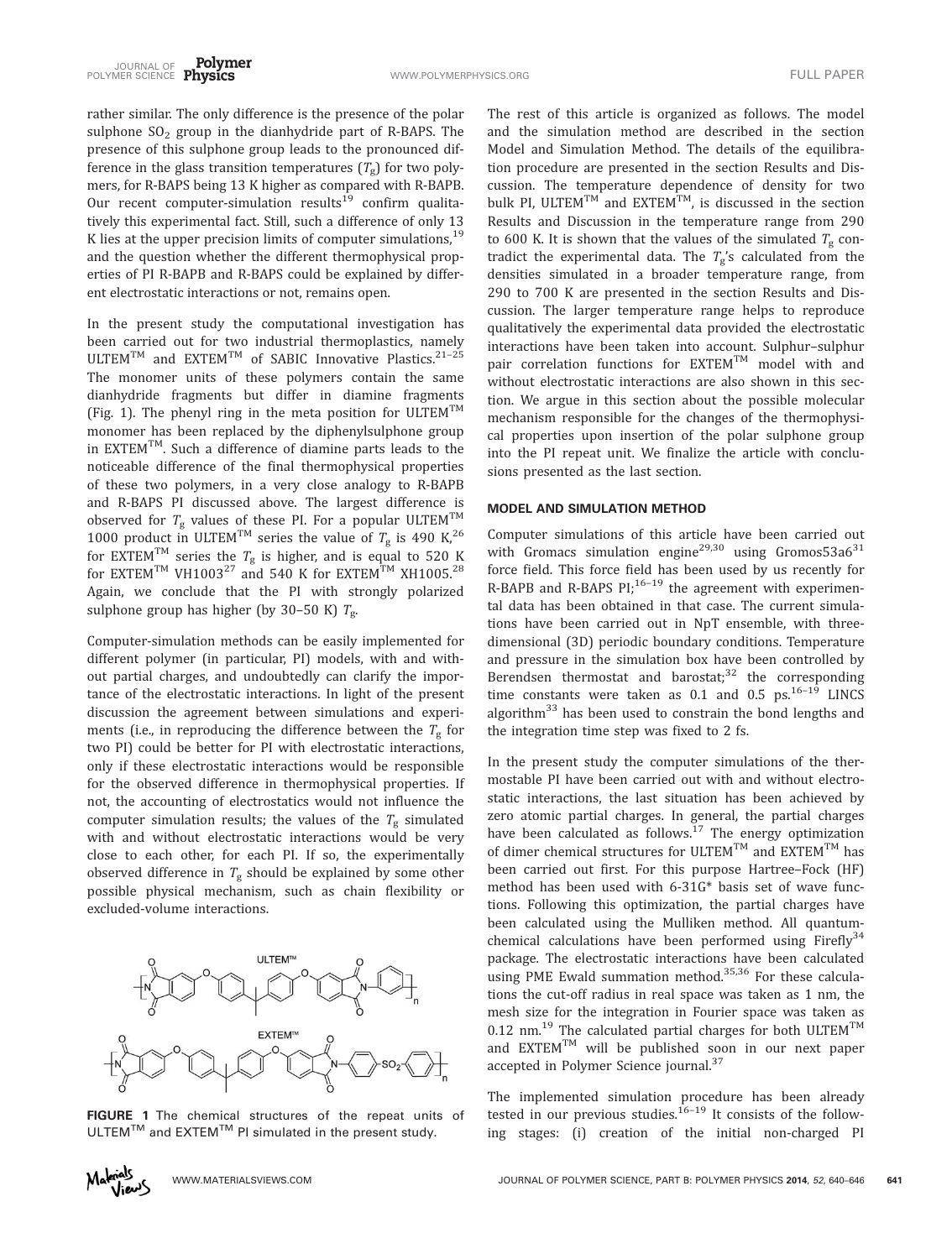configurations; (ii) compression until the experimental density is reached; (iii) annealing and equilibration; (iv) introduction of partial charges into the corresponding PI model; and, finally, (v) cooling down to room temperature.

The PI initial configurations were produced by random placement of polymer chains in coiled (dumb-bell–like) conformations in a cubic box. The initial volume of the box was chosen big enough to prevent the chains overlap. The cubic cell for each simulated system contains 27 PI chains with polymerization degree  $n = 9$ . For ULTEM<sup>TM</sup> PI this polymerization degree corresponds to the molecular weights within the "polymer regime",<sup>38</sup> where the PI  $T_g$  only weakly increases upon the further increase of polymer molecular weight.

After this initialization the stepwise compression was carried out at  $T = 600$  K, namely 1 ns at  $p = 50$  bar, then 2 ns at  $p = 150$  bar, 7 ns at  $p = 300$  bar, 5 ns at  $p = 150$  bar, and finally, 5 ns at  $p = 1$  bar. The total compression time was 20 ns. The compression procedure was followed by the stepwise annealing, with cooling down from  $T = 600-290$  K and heating up back to 600 K, with the temperature step of 50 K. At each temperature step the system allowed to relax for 2 ns. Such a cooling–heating cycle is repeated three times, $39$  afterward the simulation has been performed for another 10 ns at  $T = 600$  K.

The used equilibration procedure of the current study closely follows our previous approach, $16-19$  where moleculardynamics simulation of R-BAPB and R-BAPS PI have been performed, for polymers with similar molecular weight. In our articles<sup>16–19</sup> the quality of the equilibration has been controlled by measuring the average sizes of the individual macromolecules. In equilibrium the chain sizes, first of all, fluctuate around some average values, and, second, are very close to those predicted analytically. The analytical calculations of the individual chain sizes have been carried out using the formalism of virtual bonds.<sup>16,19</sup> About 1.5  $\mu$ s of equilibration has been spent for R-BAPB and R-BAPS at  $T = 600$  K, with zero partial charges. Electrostatic interactions drastically slow down the interchain translational diffusion, and necessary equilibration time is order of magnitude larger. The equilibration of ULTEM $^{\text{\tiny{\text{TM}}}}$  and EXTEM $^{\text{\tiny{\text{TM}}}}$  requires some modification of the developed technique $16-19}$  and will be discussed further in section Results and Discussion.

To study the thermophysical properties of the simulated PI the following approach has been implemented. At the end of the equilibration the 1  $\mu$ s production run has been performed. At every 100 ns the microstate of the system (i.e., the full set of atomic coordinates and atomic velocities) has been dumped, and the cooling down toward room temperature was started. In this way 11 cooling MD trajectories has been obtained. The cooling simulation has been performed stepwise, with  $T = 10$  K step. Three cooling rates were considered; for each rate a step of cooling was followed by 80, 400, or 800 ps annealing at each intermediate temperature. The effective cooling rates of correspondingly 7.5  $\times$  10<sup>12</sup> K/min,

 $1.5 \times 10^{12}$  K/min, and  $7.5 \times 10^{11}$  K/min are approximately 10–12 orders of magnitude higher than typical experimental values, that are still similar to typical cooling rates of other reported simulations.<sup>40-47</sup> The obtained temperature dependencies of density have been averaged over all 11 systems. For simulated models with electrostatic interactions partial charges have been assigned to atoms of all 11 systems selected during the equilibration with zero partial charges. After this selection the additional equilibration for 100 ns has been carried out, taking into account the full electrostatics, followed by the cooling procedure just described.

The linear fittings were used for low- $T$  (340-410 K) and high-T (650–700 K) domains of the density-temperature curve, and their intersection reveals the simulated  $T_{\rm g}$ . It should be mentioned that cooling down from 600 to 290 K leads to a coincidence (within statistical error) of the simulated  $T_g$ 's for both PI; and this does not depend on the presence of the atomic partial charges either. Such coincidence contradicts the important  $\Delta T = 30 - 50$  K experimental difference between the two  $T_g$ 's. The following explanation of this disagreement is suggested below. A glass transition normally takes place in some temperature range with a width of few tens of K and such region around  $T_g$  should be excluded from the linear fit of density which is used to extract the  $T_g$  value. We can conclude that the temperature interval of 600–290 K is not sufficient in order to measure correctly the  $T_{g}$ , and should be extended toward higher initial temperature of 700 K. For this reason the polymer melts were heated up from 600 to 700 K with heating rate of  $1.5 \times 10^{12}$  K/min, then the melts were equilibrated at this elevated temperature for 50 ns, and cooling down to 290 K has been started with the cooling rates of 7.5  $\times$   $10^{12}$  K/min, 1.5  $\times$   $10^{12}$  K/min, and 7.5  $\times$  10<sup>11</sup> K/min. The integration time step was reduced to 1 fs for both heating from 600 to 700 K and cooling from 700 to 290 K, keeping the bonds constrained by LINCS.

#### RESULTS AND DISCUSSION

The equilibration procedure consists of few stages. Following our early studies<sup>16-19</sup> 1  $\mu$ s equilibration with integration time step of 2 fs has been carried out at  $T = 600$  K without electrostatic interactions (with zero partial charges). At this stage for each PI the mean-square polymer chain gyration radius  $R_g$  slowly increases (Fig. 2), still remaining below the analytical estimations<sup>16,19</sup> of approximately 3.3 nm and 4.1 nm for ULTEM<sup>TM</sup> and EXTEM<sup>TM</sup>, respectively. Moreover, at this stage the  $ULTEM^{TM}$  chain size exceeds that for  $EXTEM^{TM}$  which contradicts theoretical results.

We can roughly conclude that during the initial preparation stage the conformations of the individual PI chains occur to be rather far from Gaussian coils. As for any activated process, the uncoiling of these slightly collapsed conformations requires transitions over some potential energetic barriers. To accelerate these transitions the temperature was increased till  $T = 800$  K and the integration time step was decreased down to 1 fs to keep the simulations stable. At this (and only at this) stage we had also switched off the LINCS algorithm which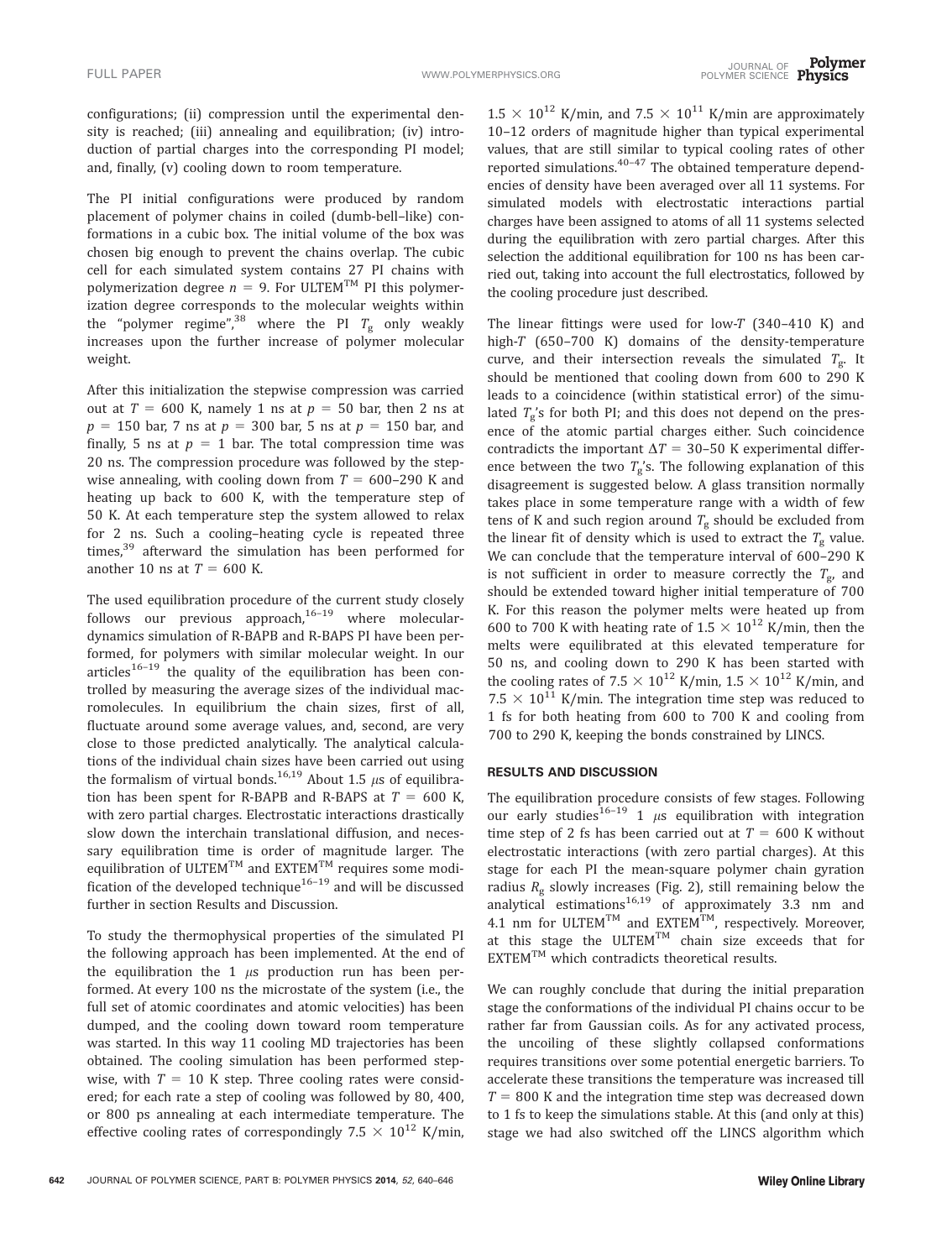

FIGURE 2 Time dependence of the chain mean-square gyration radius for bulk ULTEM™ and EXTEM™ PI. Each point has been obtained by averaging over all polymer chains during 20 ns of simulation. The number inside the figure indicates the temperature at equilibration stages. Stages at  $T = 600$  K were implemented with integration step of 2 fs, with LINCSconstrained bonds. Stages at  $T = 800$  K were performed with the integration step of 1 fs, without LINCS-constrained bonds.

keeps the covalent bonds constant. Due to the equilibration carried out in this regime for 1  $\mu$ s the individual chain dimensions increase significantly (Fig. 2). Finally, the temperature was decreased down to  $T = 600$  K, the integration time step was returned back to 2 fs, and LINCS algorithm was switched on. This last equilibration stage is carried out for one more microsecond; during this stage the chain sizes do not change and fluctuate around some average values of approximately 2.8 and 3.0 nm for ULTEM<sup>TM</sup> and EXTEM<sup>TM</sup>, respectively. Note that the gyration radius for  $EXTEM^{TM}$  chain is approximately 8% larger than the corresponding value for ULTEM<sup>TM</sup>, supporting qualitatively the analytical calculations. The average values of  $R_g$  and the end-to-end distance do not change notably after introducing the partial atomic charges.

The cooling of both PI models (with and without partial charges) has been carried out following the algorithm described in section Model and Simulation Method. The simulated T-dependencies of the corresponding densities are shown in Figure 3. These dependencies were linearly fitted using two temperature intervals, 340–410 K and 650–700 K. From the intersections of the low-temperature fittings for all cooling rates with high-temperature fitting for the slowest cooling rate the values of the glass transition temperature, Table 1, were calculated.

The analysis of the data in Table 1 shows that our simulations demonstrate a correct cooling rate dependence of  $T<sub>g</sub>$ : it decreases with decrease in cooling rate (in the case of ULTEM<sup>TM</sup> with partial charges,  $T_g$  value remains the same within an error of several Kelvins). Besides this all simulated values of  $T_g$  (either with or without partial charges)



FIGURE 3 Simulated temperature dependence of ULTEM™ and EXTEM<sup>TM</sup> density, for models (a) without and (b) with partial charges, obtained by cooling the melts down from 700 to 290 K.

are above or at least not less than the corresponding experimental results ( $T_{\rm g}^{\rm ULTEM™}$  =490 K;  $T_{\rm g}^{\rm EXTEM™}$ =520−540 K).<sup>25</sup> Besides this the values of  $T_{\rm g}$  obtained from the simulations with partial charges are higher than those without partial charges for the same systems due to enhanced rigidity caused by electrostatic interactions.

The change of  $T_g$  value is higher for EXTEM<sup>TM</sup> than for  $ULTEM<sup>TM</sup>$  with partial charges for all the values of cooling rate considered. We conclude that, in spite of the presence of charge polar groups in both PI (in heterocycles, or in

TABLE 1 Simulated Values of the Glass Transition Temperature for Both PI

| Cooling<br>Rate                         | $7.5 \times 10^{12}$<br>K/min | $1.5 \times 10^{12}$<br>K/min | $7.5 \times 10^{11}$<br>K/min |
|-----------------------------------------|-------------------------------|-------------------------------|-------------------------------|
| $T_{\alpha}^{\text{ULTEM}^{\text{TM}}}$ | 539/552                       | 525/536                       | 523/544                       |
| $T_{\alpha}^{\text{EXTEM}^{\text{TM}}}$ | 561/597                       | 544/575                       | 524/556                       |
| $\Delta\mathcal{T}_\mathsf{g}$          | 22/45                         | 19/39                         | 1/12                          |

The values of  $T_{\rm g}$  for the systems without/with partial charges are given<br>with a slash.  $\Delta T_{\rm g}=T_{\rm g}^{\rm EXTEM^{TM}}-T_{\rm g}^{\rm ULTEM^{TM}}$ .

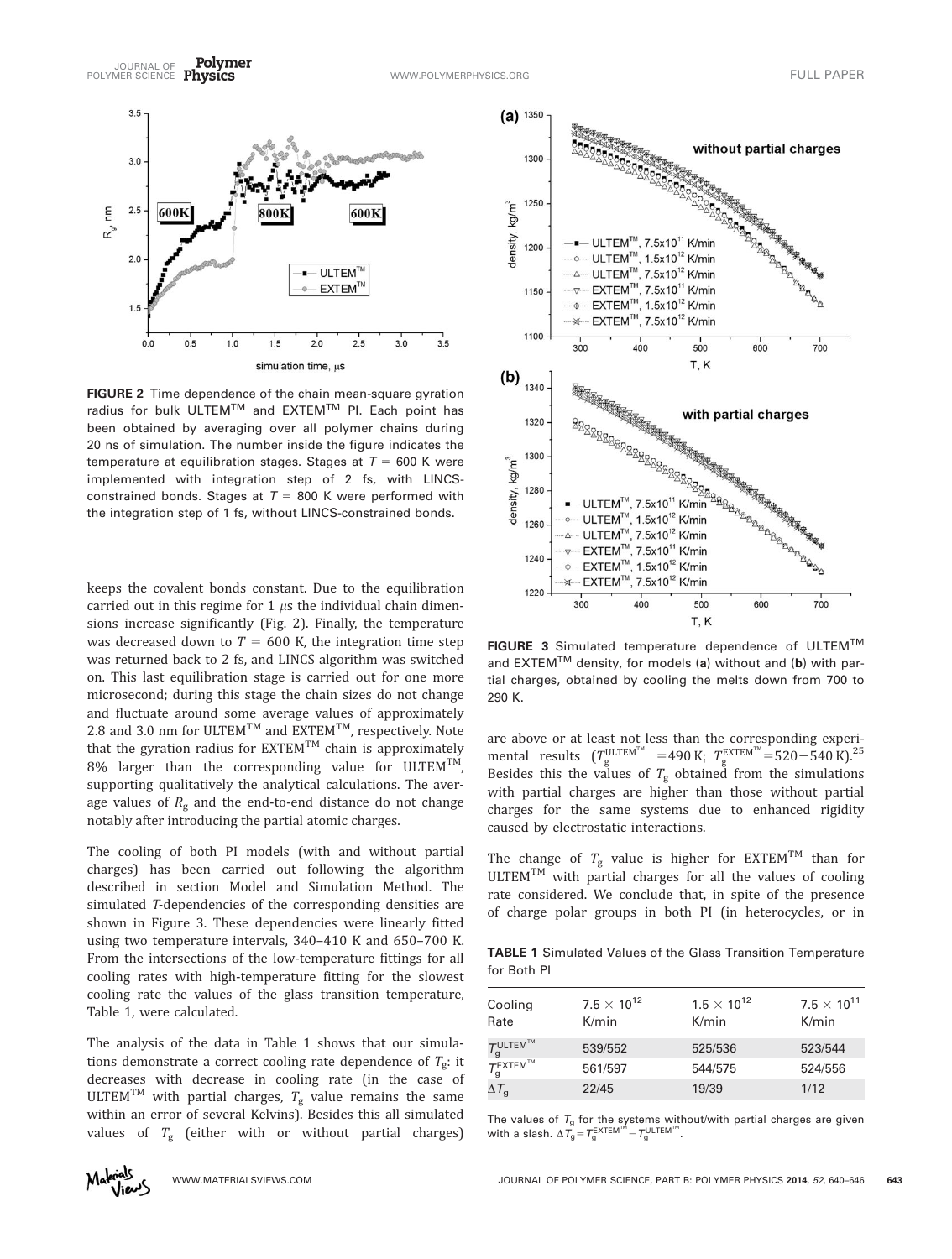ether bridges) the influence of the sulphone group is much higher, and is mainly responsible for the different thermophysical properties of these two polymers. Note that in our recent studies the similar effect was observed for R-BAPS PI which, as in the case of  $EXTEM^{TM}$ , contains highly polar sulphone group. For R-BAPS model melt the  $T_g$  values were much higher when electrostatic interactions (and partial charges of sulphone group) have been taken into account.

It should also be noted that with full electrostatics the simulated EXTEM<sup>TM</sup>  $T_g$  is well above that for ULTEM<sup>TM</sup>. Exactly this difference is shown in experiment. We conclude that, again, it is electrostatics which is mainly responsible for much higher glass transition temperature for  $EXTEM^{TM}$  PI.

The computer simulations of the glass transitions in two PI reveal the results which agree qualitatively with the existing experiments. Nevertheless this agreement should be further confirmed; the  $T_{\rm g}$  value depends on the cooling rate, and no one can guarantee that this cooling-rate dependence is the same for different PI. The coefficient of polymer thermal expansion (CTE) represents more universal characteristic which does not depend on the cooling rate. In the present study the CTE has been calculated using the temperature dependencies of density shown in Figure 3. As in experiment, the temperature interval from 300 to 430 K has been used for these calculations. The data in Table 2 shows that the simulated CTE values are very close to the experimental results. They do not depend on the magnitude of the simulated cooling rate, in agreement with our previous simulations.18

In addition, we can conclude that the electrostatic interactions in the  $EXTEM^{TM}$  model lead to much better agreement between simulated and experimental values of CTE.

Density is another physical characteristic which can be used to compare simulations and experiments. The known experimental values of density at room temperature are 1270 kg/m<sup>3</sup> for ULTEM<sup>TM</sup> and 1300 kg/m<sup>3</sup> for EXTEM<sup>TM</sup>,<sup>26–28</sup> the corresponding simulated values at  $T = 290$  K are 1320 kg/m<sup>3</sup> for ULTEM<sup>TM</sup> and 1340 kg/m<sup>3</sup> for EXTEM<sup>TM</sup> (Fig. 3). The simulations give slightly higher values for both PI, the ULTEM<sup>TM</sup> density is about 20 kg/ $m<sup>3</sup>$  lower, which is also in agreement with experiment. The density is slightly higher for models with partial charges and electrostatic interactions due to some structural rearrangements caused by dipole–dipole interactions. The den-

TABLE 2 Coefficients of Thermal Expansions Simulated by Cooling the PI Down from 700 K, and Measured in a Temperature Range 300–430 K

|                     | <b>Without Partial</b><br>Charges, $10^{-4}$ 1/K | <b>With Partial</b><br>Charges,<br>$10^{-4}$ 1/K | Experiments,<br>$10^{-4}$ 1/K |
|---------------------|--------------------------------------------------|--------------------------------------------------|-------------------------------|
| $ULTEM^{TM}$        | 2 Q                                              | 1.4                                              | $17^{24}$                     |
| FXTFM <sup>TM</sup> | 2 O                                              | 1.4                                              | 1 $5^{25}$                    |

sity curves for the same system obtained upon cooling with lower rate are above those obtained with higher rate, demonstrating an expected behavior.

It was shown earlier that the electrostatic interactions strongly influence the thermophysical properties of  $\mathsf{EXT}\mathsf{EM}^{\mathsf{TM}}$ , and are of less importance for ULTEM<sup>TM</sup>. The only difference in chemical structure of two PI is the existence of strongly polarized sulphone group in  $\mathsf{EXTEM}^{\mathsf{TM}}$  monomer unit. We suggest that the structural changes due to the presence of this group are mainly responsible for different thermophysical characteristics. As suggested in ref. 20, the sulphur–sulphur pair correlation function has been calculated in the present study at  $T = 700$  K for EXTEM<sup>TM</sup>, in order to check these structural changes (Fig. 4).

It is clearly seen that at small distances, below 1.5 nm, the electrostatic interactions lead to few maxima in this function. These picks reflect some local structuring of sulphone groups. Earlier it was reported that some clustering of sulphone groups is taking place if the partial charges are calculated by AM1 method.<sup>19</sup> Most probably the clustering of sulphone groups is not present here, otherwise the strong (and the only) first maximum at very small distances should be observed in Figure 4.

At the same time pair radial distribution functions for carbon atoms of aromatic rings are very similar for both systems, with and without partial charges (Fig. 5). Two well-recognized peaks may correspond to the formation of intermolecular contacts between aromatic rings due to  $\pi$ -stacking.

### **CONCLUSIONS**

The presented computer simulations of two thermostable PI,  $ULTEM^{TM}$  and  $EXTEM^{TM}$ , reproduce qualitatively the higher value of  $T_g$  for EXTEM<sup>TM</sup>, confirming the existing experimental data. It was shown that this agreement can be reached only by taking into account two factors. First of all, the simulated temperature range should be broaden, and the cooling down



FIGURE 4 Pair radial distribution function  $g_{S-S}(r)$  of sulphur atoms located at a given distance  $r$  from each other for bulk EXTEM<sup>TM</sup> at  $T = 700$  K.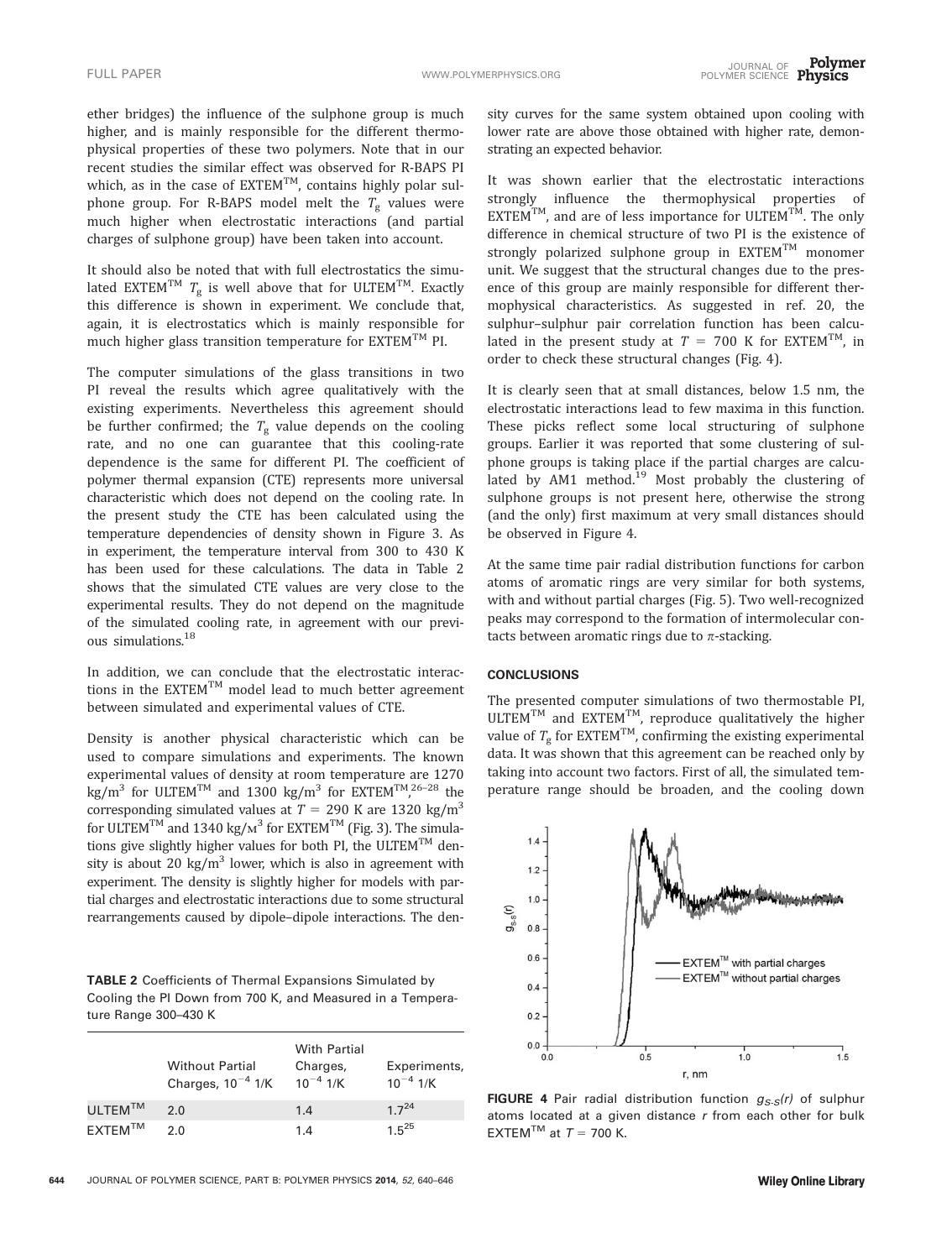Polymer JOURNAL OF TULL PAPER<br>POLYMER SCIENCE Physics The Contract of the Communication of the Contract of the Contract of Tull Paper



FIGURE 5 Pair radial distribution function  $g_{C-C}(r)$  of aromatic ring carbon atoms located at a given distance  $r$  from each other.

should be started from higher temperatures. This allows using the linear fit of T-dependence of density exploring larger temperature intervals, and excluding the glass-transition zone with strong non-linear density T-dependence. In the present simulations the initial PI melt temperature was shifted from T  $= 600$  to 700 K, and the cooling stops at  $T = 290$  K. We have also shown that the presence of the electrostatic interactions lead to much better agreement with existing experimental data. It is electrostatic interactions which finally responsible for the changes in thermophysical properties of PI upon the modification of their chemical structure by introducing the polar groups. The accompanying changes of flexibility and specific volume influence the thermophysical properties much weaker. As a consequence of strong electrostatic interactions between polar groups, some local structural ordering of PI fragments takes place.

#### ACKNOWLEDGMENTS

This study has been supported by the Russian Ministry of Education and Science within State Contract No. 14.Z50.31.0002 (megagrant of the Government of the Russian Federation according to the Resolution No. 220 of April 9, 2010). All computer simulations have been carried out using the computational facilities of the Institute of Macromolecular Compounds, Russian Academy of Sciences, and supercomputers "Chebyshev" and "Lomonosov" of the Lomonosov Moscow State University.

## REFERENCES AND NOTES

1 A. Baker, S. Dutton, D. Kelly, Composite materials for aircraft structures, 2nd ed.; American Institute of Aeronautics and Astronautics: Reston, Virginia, 2004.

2 A. P. Mouritz, A. G. Gibson, Fire properties of polymer composite materials; Springer: Dordrecht, 2006.

3 D. Gay, S. V. Hoa, S. W. Tsai, Composite materials. Design and application; CRC Press: London, 2003.

4 X.-Y. Wang, P. J. in 't Veld, Y. Lu, B. D. Freeman, I. C. Sanchez, Polymer 2005, 46, 9155–9161.

5 J. Xia, S. Liu, P. K. Pallathadka, M. L. Chng, T. S. Chung, Ind. Eng. Chem. Res. 2010, 49, 12014–12021.

6 M. I. Bessonov, M. M. Koton, V. V. Kudryavtsev, L. A. Laius, Polyimides–thermally stable polymers; Consultants Bureau: New York, 1987.

7 V. L. Bell, B. L. Stump, H. Gager, J. Polym. Sci., Polym. Chem. Ed. 1976, 14, 2275–2291.

8 C. E. Sroog, Prog. Polym. Sci. 1991, 16, 561–694.

9 A. V. Lyulin, N. K. Balabaev, M. A. J. Michels, Macromolecules 2003, 36, 8574–8575.

10 R. Bruning, K. Samwer, Phys. Rev. B 1992, 46, 11318– 11322.

11 K. Vollmayr, W. Kob, K. J. Binder, J. Chem. Phys. 1996, 105, 4714–4728.

12 J. J. Baschnagel, J. Phys: Condens. Matter. 1993, 5, 1597-1618.

13 A. V. Lyulin, M. A. J. Michels, Macromolecules 2002, 35, 9595–9604.

14 D. Hudzinskyy, A. V. Lyulin, A. R. C. Baljon, N. K. Balabaev, M. A. J. Michels, Macromolecules, 2011, 44, 2299–2310.

15 V. E. Yudin, V. M. Svetlichnyi, Russ. J. Gen. Chem. 2010, 80, 2157–2169.

16 V. M. Nazarychev, S. V. Larin, N. V. Lukasheva, A. D. Glova, S. V. Lyulin, Polym. Sci. Ser. A 2013, 55, 570–576.

17 S. V. Lyulin, A. A. Gurtovenko, S. V. Larin, V. M. Nazarychev, A. V. Lyulin, Macromolecules 2013, 46, 6357-6363.

18 S. V. Lyulin, S. V. Larin, A. A. Gurtovenko, V. M. Nazarychev, S. G. Falkovich, V. E. Yudin, V. M. Svetlichnyi, I. V. Gofman, A. V. Lyulin, Soft Matter 2014, 10, 1224-1232.

19 S. V. Lyulin, S. V. Larin, A. A. Gurtovenko, N. V. Lukasheva, V. E. Yudin, V. M. Svetlichnyj, A. V. Lyulin, Polym. Sci. Ser. A 2012, 54, 631–643.

20 V. E. Yudin, G. M. Divoux, J. U. Otaigbe, V. M. Svetlichnyi, Polymer 2005, 46, 10866-10872.

21 Y. Wang, L. Y. Jiang, T. Matsuurac, T. S. Chung, S. H. Goh, J. Membr. Sci. 2008, 318, 217–226.

22 N. Peng, T. S. Chung, M. L. Chung, W. J. Aw, J. Membr. Sci. 2010, 360, 48–57.

23 J. Xia, S. Liu, P. K. Pallathadka, M. L. Chng, T. Chung, Ind. Eng. Chem. Res. 2010, 49, 12014–12021.

24 ULTEMTM [Online], [http://www.sabic-ip.com/gep/en/Products](http://www.sabic-ip.com/gep/en/ProductsAndServices/SpecialtyAdditivesandIntermediatesProductPages/ultempeiresinsadditives.html) [AndServices/SpecialtyAdditivesandIntermediatesProductPages/](http://www.sabic-ip.com/gep/en/ProductsAndServices/SpecialtyAdditivesandIntermediatesProductPages/ultempeiresinsadditives.html) [ultempeiresinsadditives.html](http://www.sabic-ip.com/gep/en/ProductsAndServices/SpecialtyAdditivesandIntermediatesProductPages/ultempeiresinsadditives.html)

25 EXTEMTM [Online], [http://www.sabic-ip.com/gep/en/Products](http://www.sabic-ip.com/gep/en/ProductsAndServices/SpecialtyAdditivesandIntermediatesProductPages/extemthermoplasticpolyimideresins.html) [AndServices/SpecialtyAdditivesandIntermediatesProductPages/](http://www.sabic-ip.com/gep/en/ProductsAndServices/SpecialtyAdditivesandIntermediatesProductPages/extemthermoplasticpolyimideresins.html) [extemthermoplasticpolyimideresins.html](http://www.sabic-ip.com/gep/en/ProductsAndServices/SpecialtyAdditivesandIntermediatesProductPages/extemthermoplasticpolyimideresins.html)

26 ULTEMTM 1000 [Online], [http://kbam.geampod.com/KBAM/](http://kbam.geampod.com/KBAM/Reflection/Assets/20326.pdf) [Reflection/Assets/20326.pdf](http://kbam.geampod.com/KBAM/Reflection/Assets/20326.pdf)

27 EXTEMTM VH1003 [Online], [http://kbam.geampod.com/KBAM/](http://kbam.geampod.com/KBAM/Reflection/Assets/20311.pdf) [Reflection/Assets/20311.pdf](http://kbam.geampod.com/KBAM/Reflection/Assets/20311.pdf)

28 EXTEMTM XH1005 [Online], [http://kbam.geampod.com/KBAM/](http://kbam.geampod.com/KBAM/Reflection/Assets/20312.pdf) [Reflection/Assets/20312.pdf](http://kbam.geampod.com/KBAM/Reflection/Assets/20312.pdf)

29 B. Hess, C. Kutzner, D. van der Spoel, E. J. Lindahl, J. Chem. Theory Comput. 2008, 4, 435–447.

30 D. van der Spoel, E. Lindahl, B. Hess, G. Groenhoff, A. E. Mark, H. J. C. Berendsen, J. Comput. Chem. 2005, 26, 1701– 1718.

31 C. Oostenbrink, A. Villa, A. E. Mark, W. F. van Gunsteren, J. Comput. Chem. 2004, 25, 1656–1676.